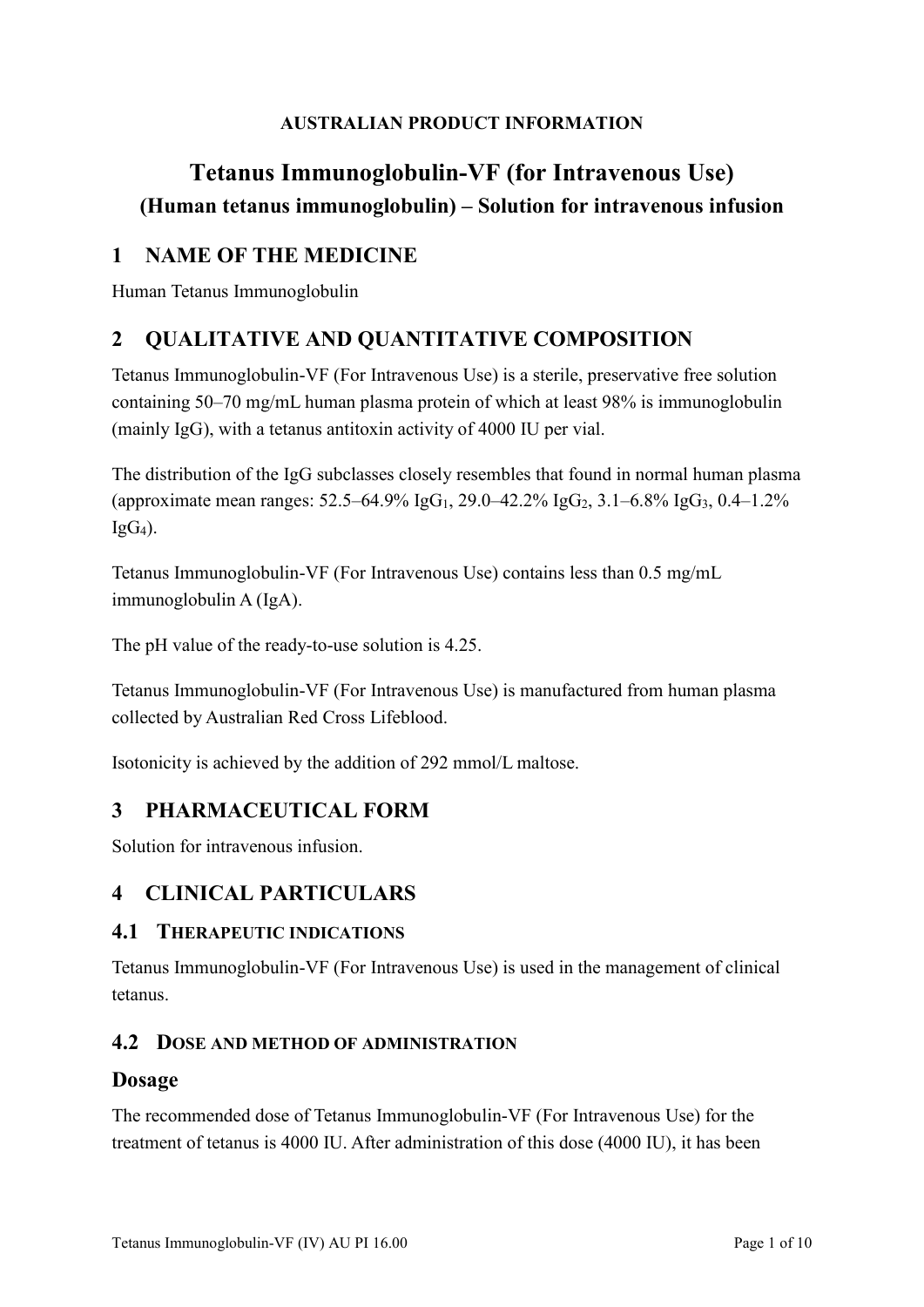shown that circulating antibody levels are maintained above the minimum protective titre for at least 6 weeks. The dose, therefore, need not be repeated.

## **Administration**

If the product appears to be turbid by transmitted light or contains any sediment it must not be used, and the vial should be returned to Australian Red Cross Lifeblood. **The product does not contain an antimicrobial preservative. It must, therefore, be used immediately after opening the vial. Any unused portion must be discarded appropriately. Use in one patient on one occasion only. Do not use if the solution has been frozen.**

Tetanus Immunoglobulin-VF (For Intravenous Use) should be administered by slow intravenous infusion.

It is usual to gradually increase the infusion rate to the desired rate over the first 30 minutes, provided the patient's vital signs are satisfactory at the lower rate. The infusion may be commenced at the rate of 1 mL per minute. After 15 minutes the rate may be gradually increased to a maximum of 3 to 4 mL per minute over a further 15 minutes.

Tetanus Immunoglobulin-VF (For Intravenous Use) may be infused undiluted. Allow the preparation to reach room temperature before infusing into the patient. Remove the dust cover from the top of the vial. **Apply a suitable antiseptic such as povidone-iodine or 70% ethanol to the exposed part of the rubber stopper and allow to dry.**

## *Compatibility with other medicines*

Tetanus Immunoglobulin-VF (For Intravenous Use) may be diluted with up to four times its volume of 0.9% saline or 5% glucose. No other medicine compatibilities have been evaluated. Tetanus Immunoglobulin-VF (For Intravenous Use) should be administered separately from other intravenous fluids or medications the patient is receiving.

### **4.3 CONTRAINDICATIONS**

None known (see section 4.4 Special warnings and precautions for use).

### **4.4 SPECIAL WARNINGS AND PRECAUTIONS FOR USE**

Tetanus Immunoglobulin-VF (For Intravenous Use) should be given to the following patients ONLY if the benefits outweigh the possible risks:

- patients who have had a true anaphylactic reaction to the active substance or to any of the components of the product
- patients with IgA deficiency, unless they have been tested and shown not to have circulating anti-IgA antibodies, since these patients may experience severe reactions to the IgA which is present in trace amounts.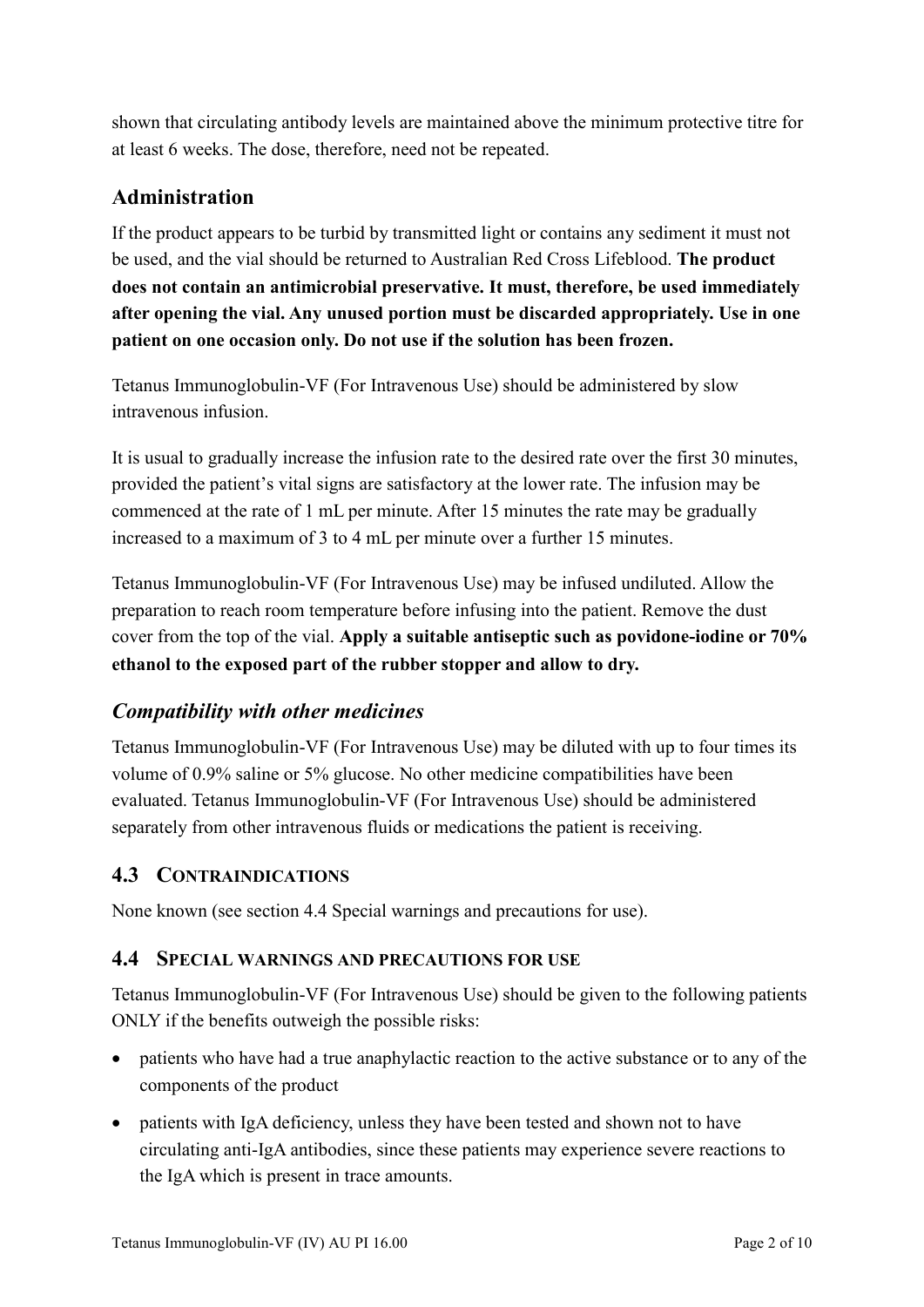## **Route of administration**

**Tetanus Immunoglobulin-VF (For Intravenous Use) MUST NOT be administered intramuscularly.** Other routes of administration have not been evaluated.

## **Hypersensitivity**

Tetanus Immunoglobulin-VF (For Intravenous Use) contains trace amounts of IgA which may provoke anaphylaxis in patients with anti-IgA antibodies, such as those with IgA deficiency.

Rarely human tetanus immunoglobulin can induce a precipitous fall in blood pressure with anaphylactic reaction, even in patients who had tolerated previous treatment with human tetanus immunoglobulin. These reactions may be related to the rate of infusion. Accordingly, the infusion rate given in section 4.2 Dose and method of administration should be closely followed at least until the physician has had sufficient experience with a given patient. In case of anaphylactic reaction, the infusion should be stopped immediately. The patient's vital signs should be monitored regularly and careful observation made for any symptoms throughout the entire infusion and for at least 20 minutes after administration. In the case of shock, treatment should follow the guidelines of shock therapy. Adrenaline (epinephrine), oxygen, antihistamine and steroids should be available for the treatment of acute anaphylactic reactions.

### **Aseptic meningitis syndrome**

Aseptic meningitis syndrome (AMS) has been reported to occur infrequently in association with human intravenous immunoglobulin (IVIg) treatment. The syndrome usually begins within several hours to two days following IVIg treatment. It is characterised by symptoms and signs including severe headache, nuchal rigidity, drowsiness, fever, photophobia, painful eye movements, and nausea and vomiting. Cerebrospinal fluid (CSF) studies are frequently positive with pleocytosis, predominantly from the granulocytic series, and elevated protein levels. Patients exhibiting such symptoms and signs should receive a thorough neurological examination, including CSF studies, to rule out other causes of meningitis. AMS may occur more frequently in association with high dose (2 g/kg) IVIg treatment. Discontinuation of IVIg treatment has resulted in remission of AMS within several days without sequelae.

### **Acute renal failure**

There have been occasional reports of renal dysfunction and acute renal failure in patients receiving IVIg products. Patients at increased risk are those with pre-existing renal insufficiency, diabetes mellitus, age greater than 65 years, volume depletion, sepsis and monoclonal gammopathy, and those taking concomitant nephrotoxic medicines. The majority of such incidents have been associated with sucrose-containing products. While these reports of renal dysfunction and acute renal failure have been associated with the use of many of the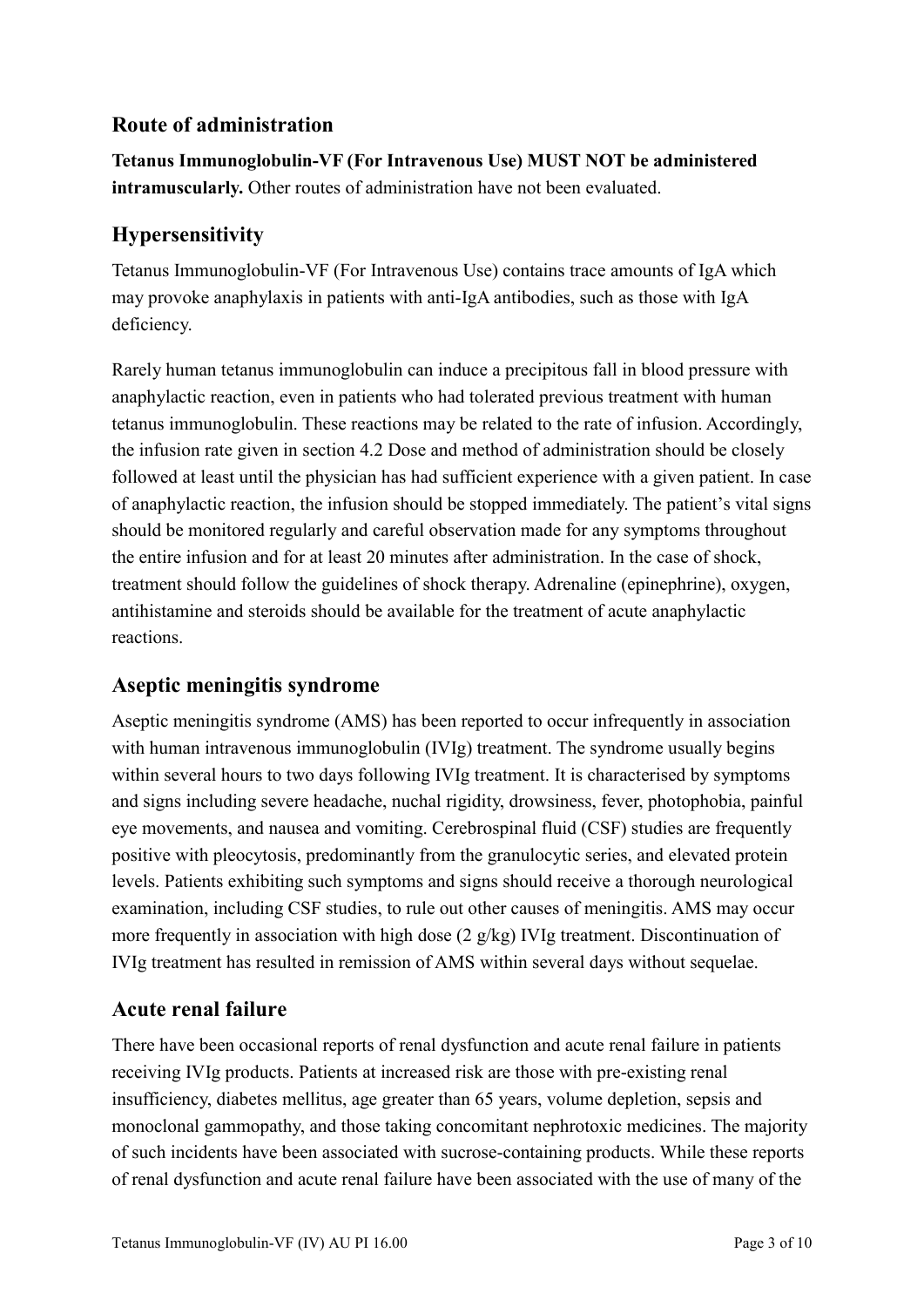licensed IVIg products containing various excipients such as sucrose, glucose and maltose, those containing sucrose as a stabiliser accounted for a disproportionate higher share of the total number. Tetanus Immunoglobulin-VF (For Intravenous Use) contains maltose but it does not contain sucrose. The following precautions should be followed: patients should be adequately hydrated prior to the initiation of the IVIg infusion and the recommended dose should not be exceeded. Renal function should be monitored in patients at increased risk of developing acute renal failure. If renal function deteriorates, discontinuation of IVIg should be considered. In patients at risk of acute renal failure, IVIg products should be administered at the minimum rate of infusion and dose possible based on clinical judgement.

### **Pathogen safety**

This product is made from human plasma. Products made from human plasma may contain infectious agents, such as viruses and theoretically Creutzfeldt-Jakob Disease (CJD) agents, that can cause disease. The risk that such products will transmit an infectious agent has been reduced by screening plasma donors for prior exposure to certain infectious agents and by testing for the presence of certain viral markers.

In addition, the manufacturing process for Tetanus Immunoglobulin-VF (For Intravenous Use) contains specific steps to reduce the possibility of viral transmission including low pH incubation for viral inactivation and nanofiltration for virus removal. The current procedures applied in the manufacture of this product are effective against enveloped viruses such as human immunodeficiency virus (HIV), hepatitis B virus (HBV) and hepatitis C virus (HCV), and the non-enveloped viruses, such as hepatitis A virus (HAV) and human parvovirus B19.

There is reassuring clinical experience regarding the lack of parvovirus B19 transmission with immunoglobulins and the nanofiltration step of the manufacturing process has been shown to remove such viruses (or viruses of similar size). The product is known to contain antibodies to the virus.

Immunoglobulins for intravenous infusion, prepared by this process have not been implicated in the transmission of human immunodeficiency virus (HIV). Studies using plasma spiked with HIV have shown that the Cohn cold-ethanol fractionation process produces a very large reduction in virus titre with undetectable levels in the immunoglobulin fraction. Studies have shown that incubation at 27°C and pH 4.25, as performed in the manufacture of this product, also produces a very large reduction in HIV titre. Epidemiological studies have not recognised any cluster of AIDS patients or HIV seroconversion in immunoglobulin recipients.

Despite these measures, such products may still potentially transmit disease. There is also the possibility that other known or unknown infectious agents may be present in such products.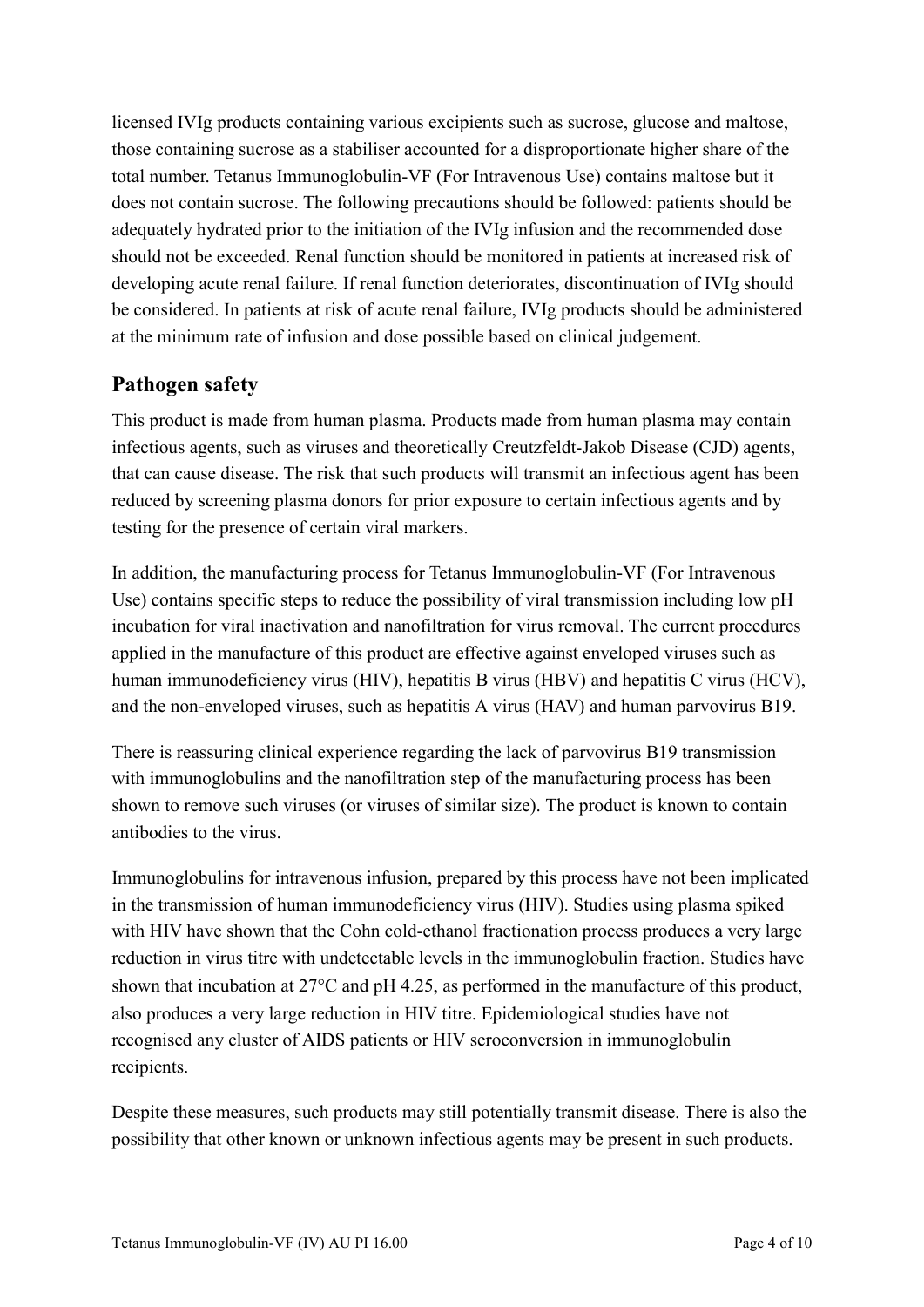Vaccination should be considered where appropriate for patients in receipt of medicinal products manufactured from human plasma.

It is strongly recommended that every time that Tetanus Immunoglobulin-VF (For Intravenous Use) is administered to a patient, the name and batch number of the product are recorded in order to maintain a link between the patient and the batch of the product.

## **Use in the elderly**

The use of this product in the elderly population has not been established in appropriate studies. To date, this population is not over-represented in spontaneous reports of adverse events associated with the use of CSL's IVIg therapeutic medicines.

## **Paediatric use**

The use of this product in the paediatric population has not been established in appropriate studies. To date, this population is not over-represented in spontaneous reports of adverse events associated with the use of CSL's IVIg therapeutic medicines.

## **Effects on laboratory tests**

After infusion of immunoglobulin the transitory rise of the various passively transferred antibodies in the patient's blood may result in misleading positive results in serological testing. Passive transmission of antibodies to erythrocyte antigens (e.g., anti-A, anti-B, anti-D) may interfere with some serological tests for red cell allo-antibodies (e.g. Coombs' test).

### *Interference with glucose estimations*

The maltose present in Tetanus Immunoglobulin-VF (For Intravenous Use) may interfere with some blood glucose measurements, resulting in the overestimation of blood glucose results. If this glucose measurement is used to guide treatment, hypoglycaemia may occur. Only certain glucose tests using glucose dehydrogenase have been implicated, so when monitoring glucose levels in patients receiving Tetanus Immunoglobulin-VF (For Intravenous Use), information from the manufacturer of the glucose meter and/or test strips, should be reviewed to ensure that maltose does not interfere with the blood glucose reading.

## **4.5 INTERACTIONS WITH OTHER MEDICINES AND OTHER FORMS OF INTERACTIONS**

*Live attenuated virus vaccines:* Passively acquired antibody can interfere with the response to live, attenuated virus vaccines. Therefore, administration of such vaccines, e.g. poliomyelitis or measles, should be deferred until approximately three months after passive immunisation. In the case of measles, the decrease in efficacy may persist for up to one year. Therefore, patients receiving measles vaccine should have their antibody status checked.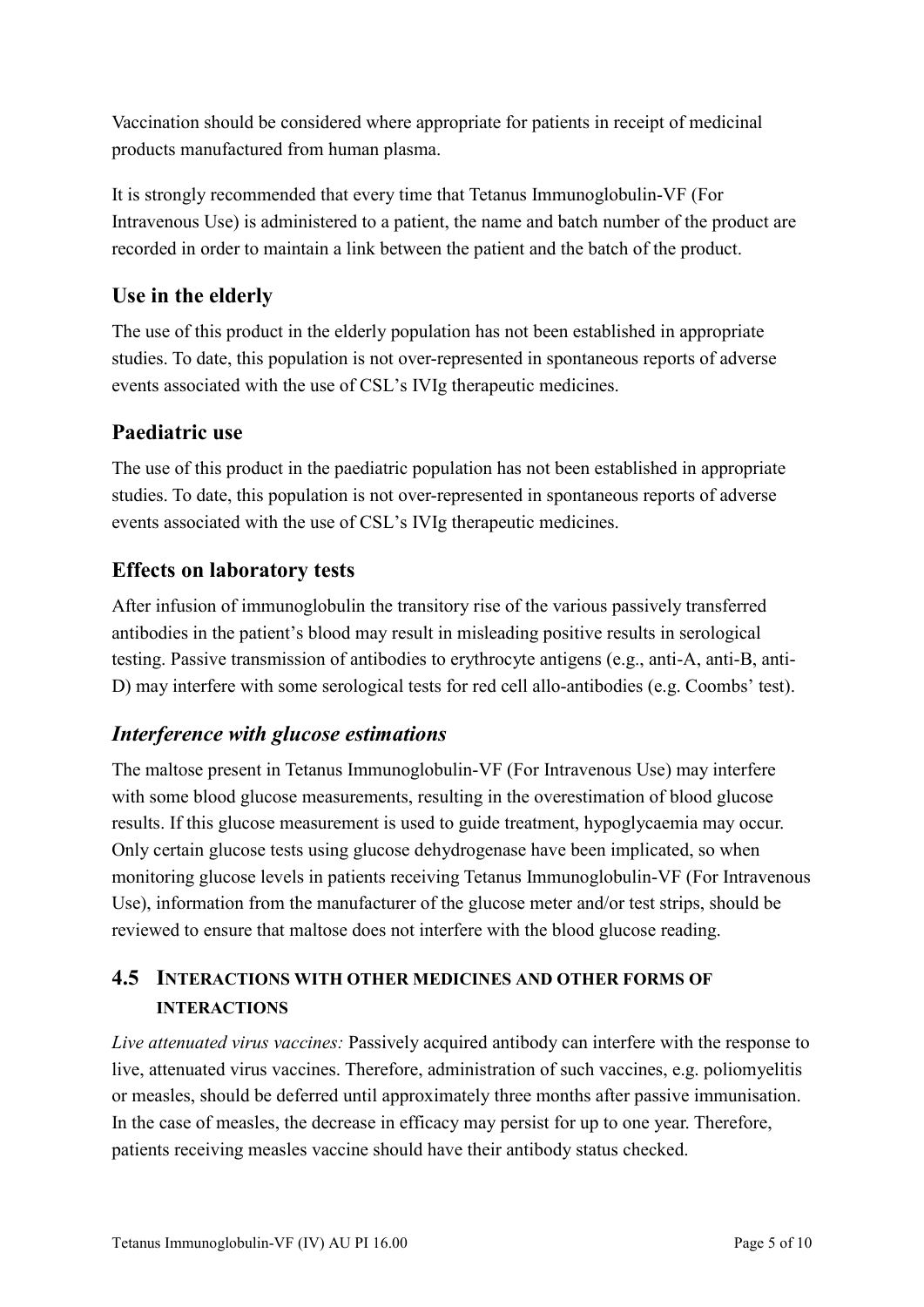### **4.6 FERTILITY, PREGNANCY AND LACTATION**

# **Effects on fertility**

No reproductive toxicity studies have been conducted with Tetanus Immunoglobulin-VF (For Intravenous Use). There have been no reports of such effects associated with the use of CSL's plasma-derived therapeutic medicines.

### **Use in pregnancy**

The safety of Tetanus Immunoglobulin-VF (For Intravenous Use) for use in human pregnancy has not been established in controlled clinical trials and therefore it should be given to pregnant women only if clearly needed. However, clinical experience with other immunoglobulin preparations given during pregnancy suggests that there are no adverse effects on the foetus.

## **Use in lactation**

Immunoglobulins are excreted in breast milk and may contribute to the transfer of protective antibodies to the neonate. It is not known, however, whether this applies to passively administered Tetanus Immunoglobulin-VF (For Intravenous Use). Clinical experience with immunoglobulins suggests that no harmful effects on the neonate are to be expected.

### **4.7 EFFECTS ON ABILITY TO DRIVE AND USE MACHINES**

No effects on ability to drive and use machines have been observed.

### **4.8 ADVERSE EFFECTS (UNDESIRABLE EFFECTS)**

Reactions to IVIg tend to be related to the infusion rate and are most likely to occur during the first hour of the infusion. It is recommended that the patient's vital signs and general status be monitored regularly throughout the infusion.

The types of reactions that may occur include: abdominal pain, headache, chest-tightness, facial flushing or pallor, feeling hot, dyspnoea, non-urticarial skin rash, itching, hypotension, nausea or vomiting. Should any of these reactions develop during infusion of Tetanus Immunoglobulin-VF (For Intravenous Use), the infusion should be temporarily stopped until the patient improves clinically (5 to 10 minutes) and then cautiously recommenced at a slower rate.

Some patients may develop delayed adverse reactions to Tetanus Immunoglobulin-VF (For Intravenous Use) such as nausea, vomiting, chest pain, rigors or aching legs. These adverse reactions occur after the infusion has stopped but usually within 24 hours.

True anaphylactic reactions to IVIg such as urticaria, angioedema, bronchospasm or hypotension occur very rarely. Should an anaphylactic reaction to Tetanus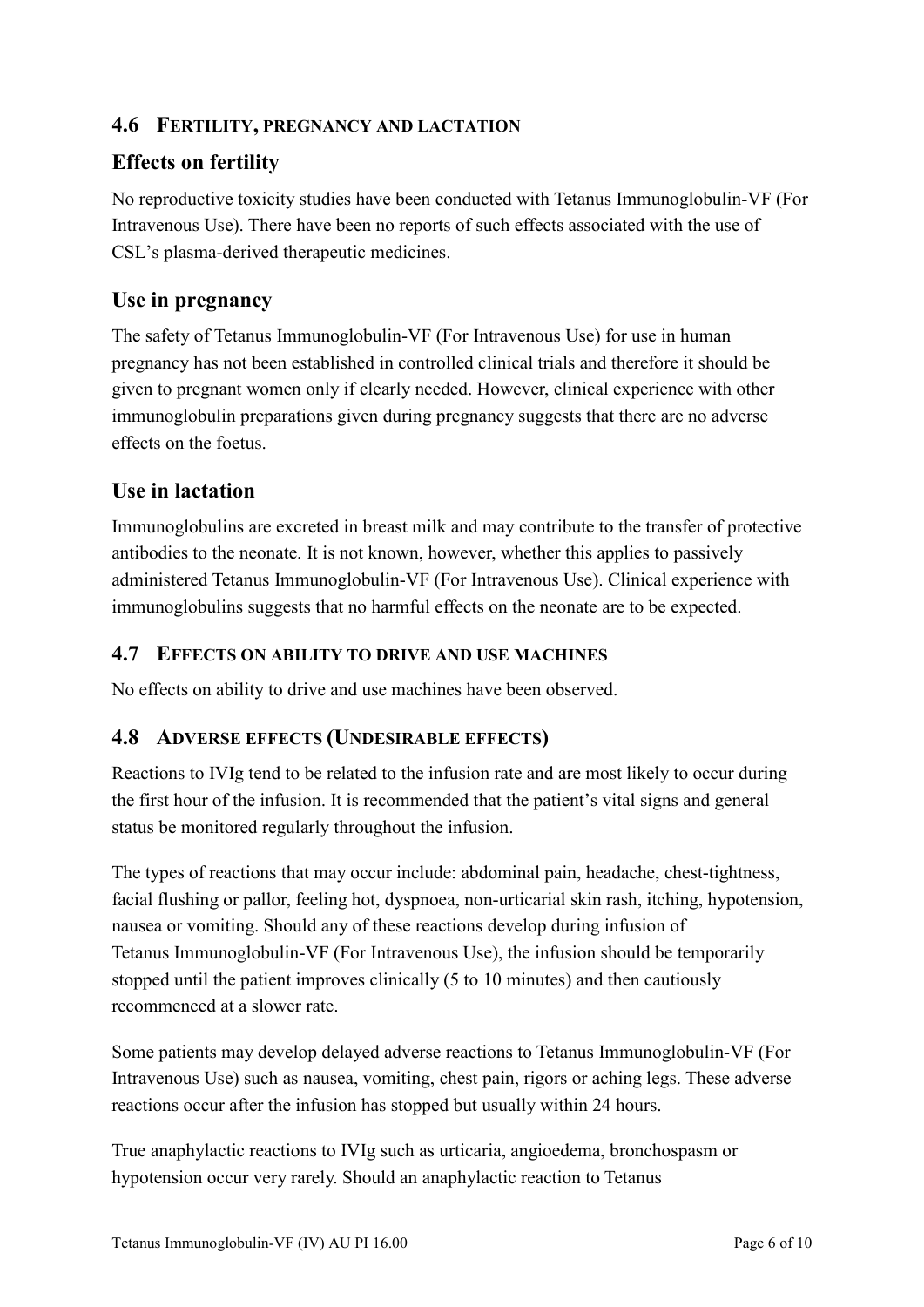Immunoglobulin-VF (For Intravenous Use) develop, the infusion should be stopped and treatment instituted with adrenaline (epinephrine), oxygen, antihistamine and steroids.

There have been reports that IVIg can affect renal function. This should be monitored in patients with pre-existing renal failure who are given Tetanus Immunoglobulin-VF (For Intravenous Use).

Rarely, renal dysfunction and acute renal failure have been reported.

## **Reporting suspected adverse effects**

Reporting suspected adverse reactions after registration of the medicinal product is important. It allows continued monitoring of the benefit-risk balance of the medicinal product. Healthcare professionals are asked to report any suspected adverse reactions at www.tga.gov.au/reporting-problems.

### **4.9 OVERDOSE**

Overdosage may lead to fluid overload and hyperviscosity, particularly in the elderly and in patients with cardiac or renal impairment.

For information on the management of overdose, contact the Poisons Information Centre on 13 11 26 (Australia).

# **5 PHARMACOLOGICAL PROPERTIES**

### **5.1 PHARMACODYNAMIC PROPERTIES**

### **Mechanism of action**

Donations are selected on the basis that they contain high levels of specific antibodies against the toxin of *Clostridium tetani*. The protein has not been chemically or enzymatically modified.

### **Clinical trials**

No data available.

### **5.2 PHARMACOKINETIC PROPERTIES**

The antibody has a serum half-life of approximately three weeks.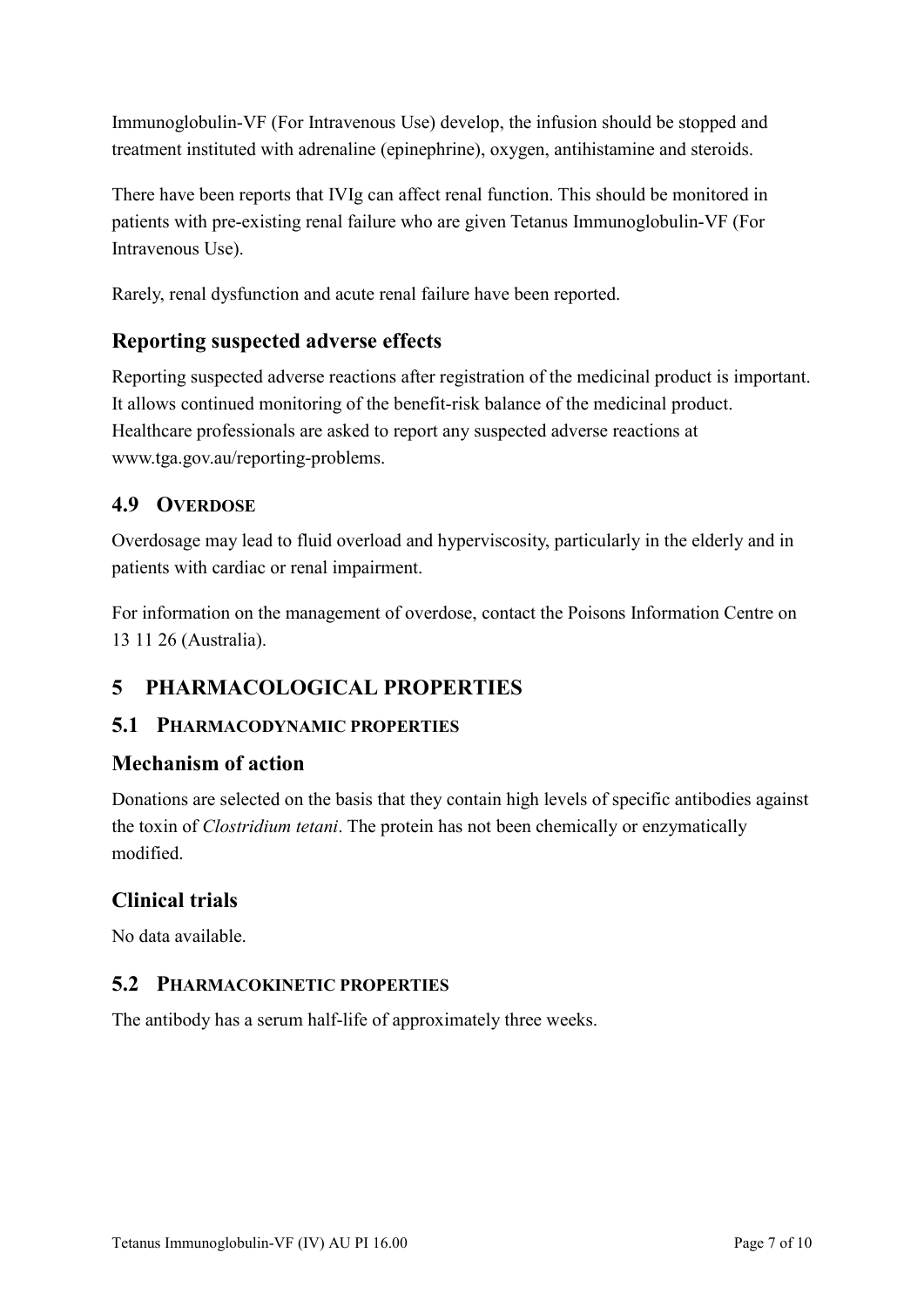# **5.3 PRECLINICAL SAFETY DATA**

## **Genotoxicity**

No genotoxicity studies have been conducted with Tetanus Immunoglobulin-VF (For Intravenous Use). There have been no reports of such effects associated with the use of CSL's plasma-derived therapeutic medicines.

## **Carcinogenicity**

No carcinogenicity studies have been conducted with Tetanus Immunoglobulin-VF (For Intravenous Use). There have been no reports of such effects associated with the use of CSL's plasma-derived therapeutic medicines.

## **6 PHARMACEUTICAL PARTICULARS**

### **6.1 LIST OF EXCIPIENTS**

Refer to Section 2 Qualitative and quantitative composition.

### **6.2 INCOMPATIBILITIES**

Refer to section 4.2 Dose and method of administration.

### **6.3 SHELF LIFE**

In Australia, information on the shelf life can be found on the public summary of the Australian Register of Therapeutic Goods (ARTG). The expiry date can be found on the packaging.

### **6.4 SPECIAL PRECAUTIONS FOR STORAGE**

Store at 2°C to 8°C. (Refrigerate. Do not freeze). Protect from light.

Do not use after the expiry date.

#### **6.5 NATURE AND CONTENTS OF CONTAINER**

Tetanus Immunoglobulin-VF (For Intravenous Use) is available in single vials containing 4000 IU Human Tetanus Antitoxin.

### **6.6 SPECIAL PRECAUTIONS FOR DISPOSAL**

In Australia, any unused medicine or waste material should be disposed of in accordance with local requirements.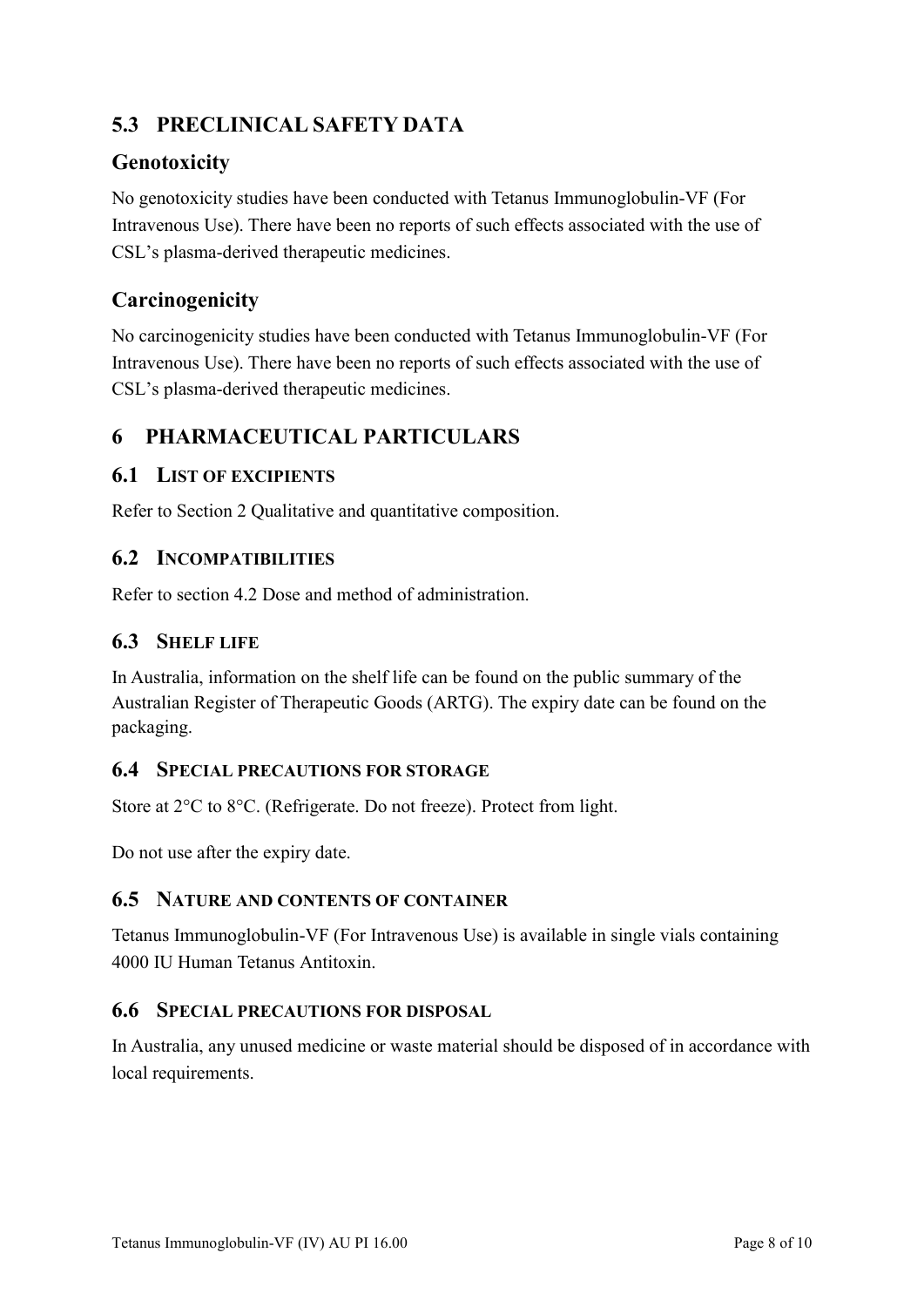### **6.7 PHYSICOCHEMICAL PROPERTIES**

### **Chemical structure**

Not applicable

### **CAS Number**

None assigned

## **7 MEDICINE SCHEDULE (POISONS STANDARD)**

S4

### **8 SPONSOR**

CSL Behring (Australia) Pty Ltd ABN 48 160 734 761 189–209 Camp Road Broadmeadows VIC 3047 Australia

### **Distributed by**

Australian Red Cross Lifeblood

#### **For Medical/Technical Enquiries**

TOLL FREE: 1800 642 865

#### **For Customer Service Enquiries**

TOLL FREE: 1800 063 892

customerservice@cslbehring.com.au

[www.cslbehring.com.au](http://www.cslbehring.com.au/)

### **9 DATE OF FIRST APPROVAL**

04 November 1991

### **10 DATE OF REVISION**

07 June 2021